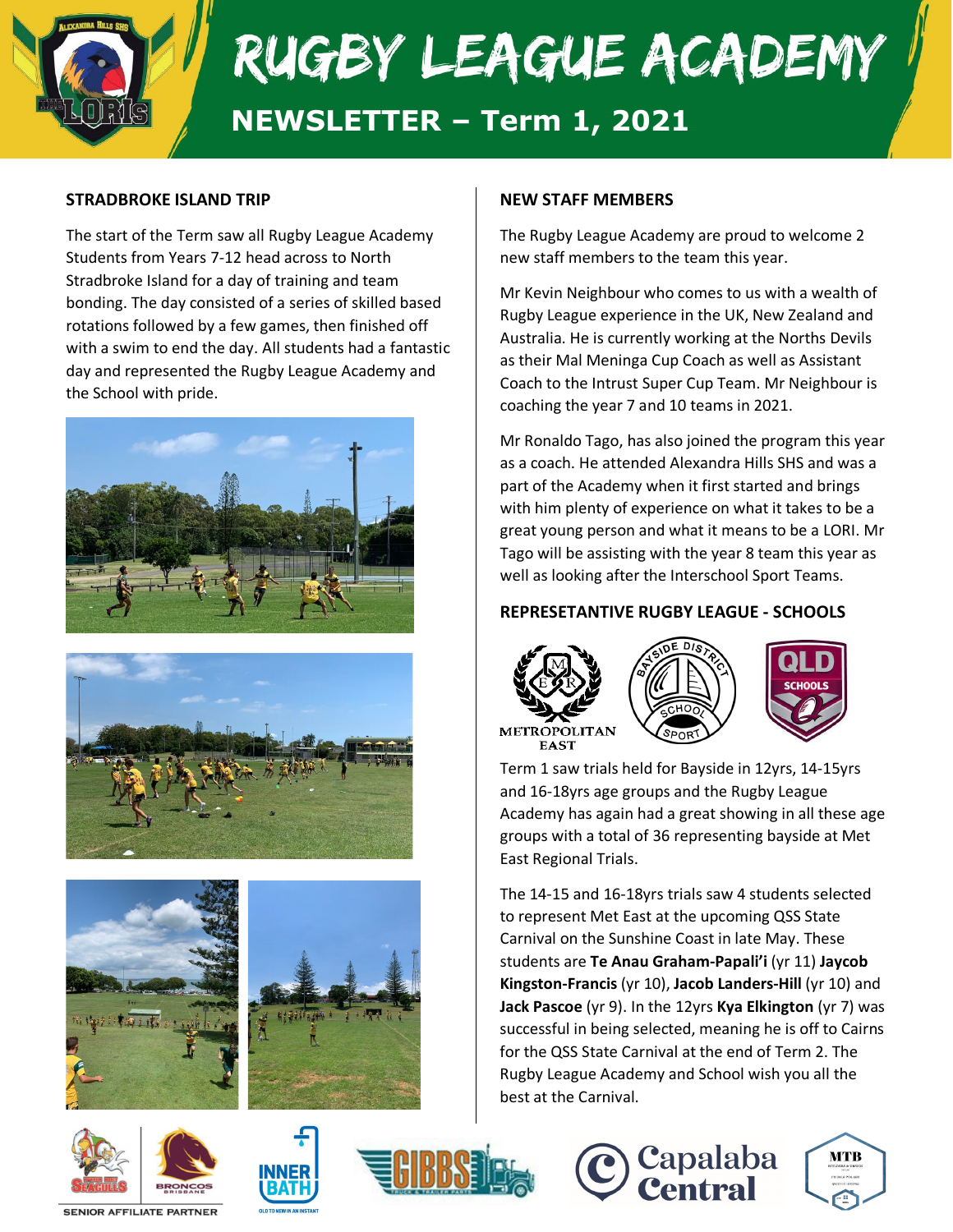

#### **BAYSIDE REPRESENTATIVES**

**12yrs –** Christian Williams, Hayden Hardy, Bronson Jamie, Kya Elkington, Oakley Lofipo, Sire Drinnan, Ted Black

**14-15 yrs** – Jacob Landers-Hill, Hezekiah Wyllie, Jaycob Kingston-Francis, Caleb Holley, Corey Crawford, Jack Pascoe, Caden Frame, Duke Dakers, Memphis Theuerkauf, Aidan Murphy, Jack Harman, Torrell Ahu, Kapua Pokai, Typz Herlihy, Caleb Carkeet

**16-18yrs** – Kyle Precoma, Jasper Graham, Alex Graham, Dante Nia Nia, Max Ross, Trey McPherson, Tyrone Lealiki, Gary Herlihy, Kendre Wood, Jeremy Crawford, Tieran Ross, Zavier Wood, Te Anau Graham-Papali'i

#### **REPRESENTATIVE RUGBY LEAGUE – CLUB**



The Rugby League Academy also had a number of students play in the Cyril Connell and Mal Meninga Cups throughout the course of Term 1 for both the Wynnum-Manly Seagulls and the Brisbane Tigers. These competitions are regarded as the top junior representative competitions in the state.

**Tieran Ross** and **Jeremy Crawford** were both apart of the Wynnum-Manly Mal Meninga squad the progressed through to the Semi-Finals but were unfortunately beaten by the Tweed Seagulls. **Te Anau Graham-Papali'i** also starred for the Brisbane Tigers in their Mal Meninga Cup campaign.

In the Cyril Connell Cup we saw a number of Alexandra Hills students take the field. **Gary Herlihy** and **Zyroam Herlihy** both stepped out for the Brisbane Tigers, the team only losing 1 game throughout their season. **Cooper Hersom** captained the Wynnum-Manly Cyril Connell side that also included **Jaycob Kingston-Francis, Jacob Landers-Hill, Jack Pascoe, Joshua** 

**Croker, Caden Frame, Elijah Freeman-Ngakoti and Jerome Freeman-Ngakoti.**

### **COACHES REPORTS**

#### **Year 7**

Term 1 has provided a great starting point for our newest members of the Rugby League Academy. The trip to Stradbroke Island in week three provided a great bonding opportunity for year 7 before the first of three trial games. Visiting Ipswich in trial one provided, the realisation that we are no longer the biggest or fastest boys in the competition. Trial two against Beenleigh and trial three against Sandgate provided much more confidence going into the qualifying tournament. On the day the boys performed to their best and came second best in three games out of six by one try, while scoring a great 16-10 victory over Coombabah having been 10-nill down. All these experiences are providing valuable learning opportunities heading into the Struddy's cup in term 2.

#### **Year 8**

The Year 8 Rugby League group is a combination of 2 classes. Mr McRae and Mr Tago are the 2 Coaches working with the boys. Tom Farr is our Teacher Aide and does a magnificent job with the squad.

The pre-season has been hectic, yet full of enjoyment and learning. Who can forget the wonderful training day at North Stradbroke Island in week 3? It was a tremendous opportunity for all teams to practice, bond and share great memories.

The boys continue to work hard on the field, in the gym, and in the classroom.

Mr Tago and I have attempted to give all players some playing time in the trials leading up to the Qualifying Day, which due to inclement weather and a lock down in the area, wasn't played until the start of Term 2.











**SENIOR AFFILIATE PARTNER**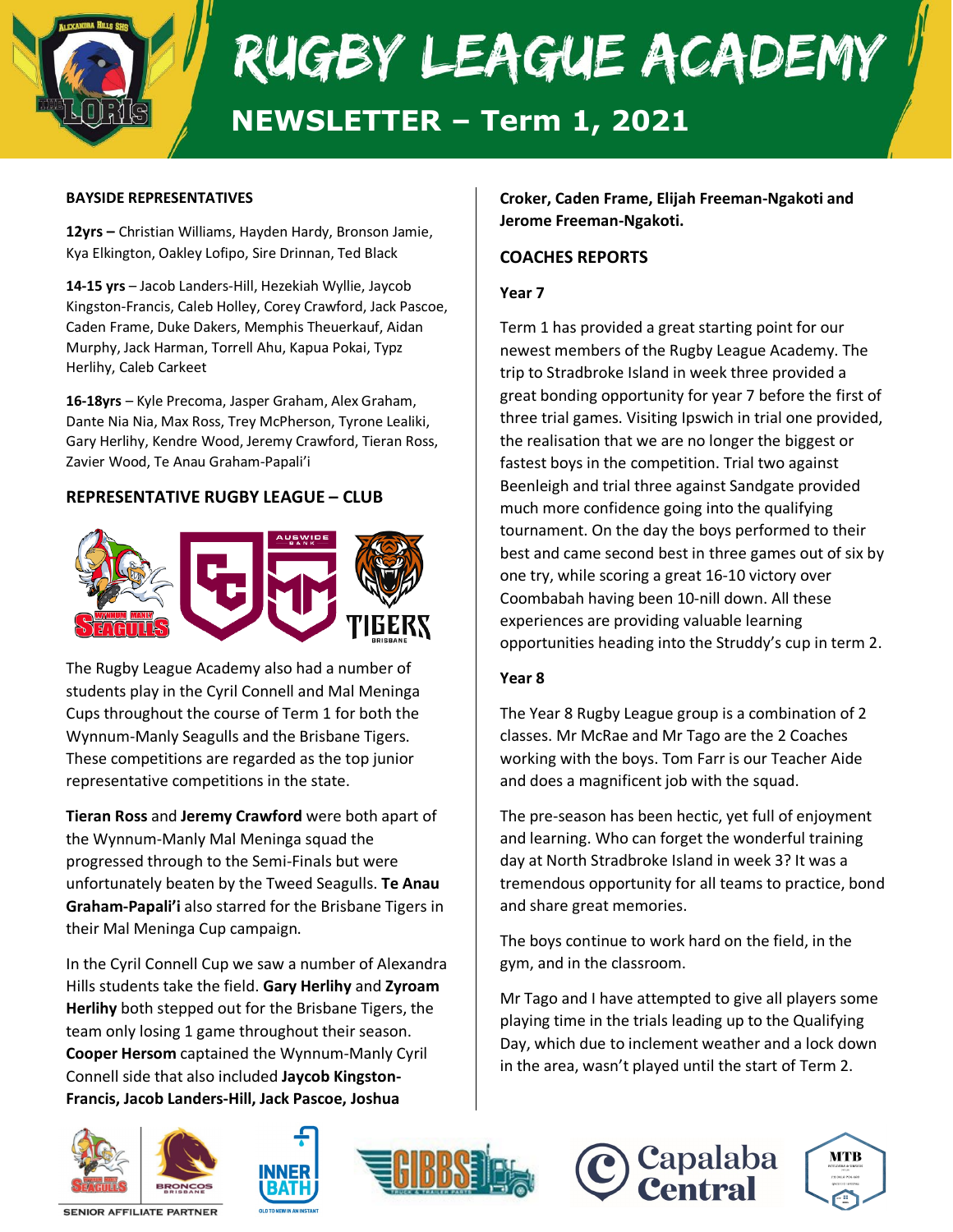

Trials were played against Ipswich SHS, Sandgate SHS, and Beenleigh SHS which enabled some match conditioning and formation of combinations that set us up nicely for the Qualifying tournament.

We played Coombabah SHS in the first game and lost 16-0, and then won games against Beenleigh SHS and Bellbird Park SHS to qualify in 2<sup>nd</sup> position which then put us into the final against a very slick Palm Beach Currumbin SHS team that beat us 20-0.

We now look forward to playing regular Rugby League in the Struddy's Cup competition and the Interschool 9-aside competition starting in term 2.

#### **Year 9**

Term 1 proved to be a frantic start to the year with trial games and training a plenty. The trip to Stradbroke Island was a great start to the year allowing the whole program to combine and build relationships. Three trials against Ipswich, Beenleigh and Sandgate set the team up well for Broncos Cup Qualification with all three games being very competitive. Qualification Day was scheduled for the end of the term however multiple changes occurred due to weather and COVID. The boys went through the pool stage undefeated and had played some fantastic footy across the day. Unfortunately in the final game of the day too much drop ball in crucial times of the game proved costly, meaning the group missed out on qualification. The team now turns their attention to the Struddys Cup in Term 2, the competition we were runners up in last year.

#### **Year 10**

Having changed the way we approach our training this term, we have begun to see instant despite a heavy

opening trial game defeat to Ipswich. Skills have had a heavy focus involving the ball which has seen individuals build confidence in the style of football we are trying to coach the group. The group have enjoyed their indoor conditioning and weights with Mr Farr and are beginning to see the benefit of not doing the 1.2k test every week. Solid team performances against Beenleigh and Sandgate have built a team ethic that will be vital heading into term 2 qualifying.

### **OPENS**

The Open Rugby League Team has had limited opportunities so far this year with quite a few of our players already ruled out long term due to injury and others on restricted training loads due to them being selected in Cyril Connell (16's) and Mal Meninga (18's) squads either at Easts RLFC or Wynnum Manly RLFC.

We played in 3 trials against Ipswich SHS, Sandgate SHS and Beenleigh SHS trying different combinations and trying to get as much conditioning as possible in order to be ready to take on Redcliffe SHS in Week 3 of Term 2 in our first qualifying game for the Broncos Cup.

The boys very much enjoyed their day in week 3 at North Stradbroke Island with the rest of the RL year groups. They were fantastic in helping the other boys

in setting a good example of how to conduct themselves in public. They continue to do so when asked to officiate/coach at other RL competitions for Primary School or Club tournaments. I would like to extend my sincere thanks to all parents/carers for your wonderful support of the boys and the Rugby League program.